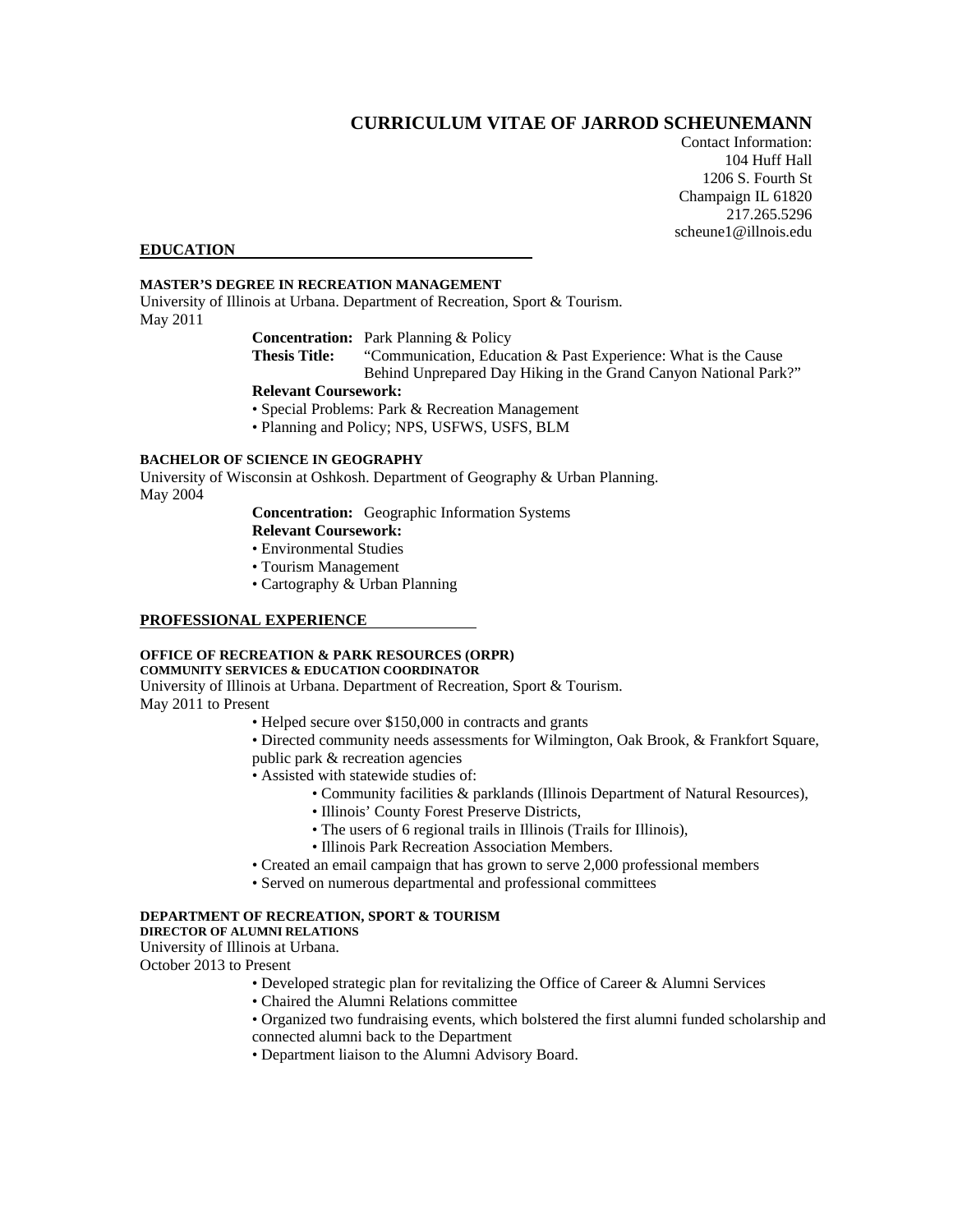## **OFFICE OF RECREATION & PARK RESOURCES (ORPR) | RESEARCH ASSISTANT**

University of Illinois at Urbana. Department of Recreation, Sport & Tourism. September 2009 to May 2011

- Coauthored 2010 master plan draft for the East St. Louis Park District
- Assisted with IDNR 2010 Facilities & Parklands Report production
- Aided with design and implementation of new website

## **NATIONAL GREAT RIVERS RESEARCH & EDUCATION CENTER | RESEARCH INTERNSHIP**  May 2010 to August 2010

- Researched river community partnerships and collaboration in Illinois
- Facilitated Mississippi River IDNR Wildlife Action Plan meeting

### **STRATEGIC MARKETING & MAILING | ACCOUNT MANAGER**

February 2008 to March 2009

- Provided outstanding customer service to largest client
- Specialized in re-establishing lost accounts

## **FASTENAL COMPANY | OUTSIDE SALES**

September 1999 to July 2007

- Account sales increased from 10k per month to 300k per month in a two year period
- Implemented and maintained second-ever company vending program
- Instrumental role serving Fastenal's largest account
- Managed 1.5 million dollars in inventory

#### **GRANT & CONTRACT PROPOSALS AWARDED**

Scheunemann, J., Payne, L. & Hall, R. (2014). *Needs Assessment for the Oak Lawn Park District.* Data analysis and survey development/implementation consultation. September 2014 - December 2014.

Sanait, J., Scheunemann, J. & Hicks, J. (2014). *"Suburban Rivers as Recreational Resources."* National Great Rivers Research & Education Center research internship. May 2014 – August 2014.

Robinett, J. & Scheunemann, J. (2014). "*Camp Kesem.*" Public Engagement Student Fellowship. May 2014 – August 2014.

Scheunemann, J. (2014). *"Academic Professional Development Fund."* Illinois Park & Recreation Association. January 2014.

Scheunemann, J. & Hall, R. (2013). *Illinois Facilities & Parklands Study.* Data analysis and survey development/implementation consultation. September 2013-June 2014.

Scheunemann, J. (2013). *Making Trails Count – Illinois Prairie Path.* Data analysis and survey development/implementation consultation. July 2013-November 2013.

Scheunemann, J. (2012). *Making Trails Count – Triple Bottom Line Statewide Illinois Trail Study*. Data analysis and survey development/implementation consultation. September 2012-December 2012.

Hall, R., Grodsky, R. & Scheunemann, J. (2012). *Community Survey and Facilities Evaluation for the Oak Brook Sports Core.* September 2012 – November 2012.

Hall, R., Scheunemann, J. & Mulvaney, M. (2012). *Community Survey for the Frankfort Square Park District.* September 2012 – November 2012.

Woosnam, K., Scheunemann, J. & Hicks, J. (2013). *"The Return of Apex Predators to Illinois."* National Great Rivers Research & Education Center research internship. May 2013 – August 2013.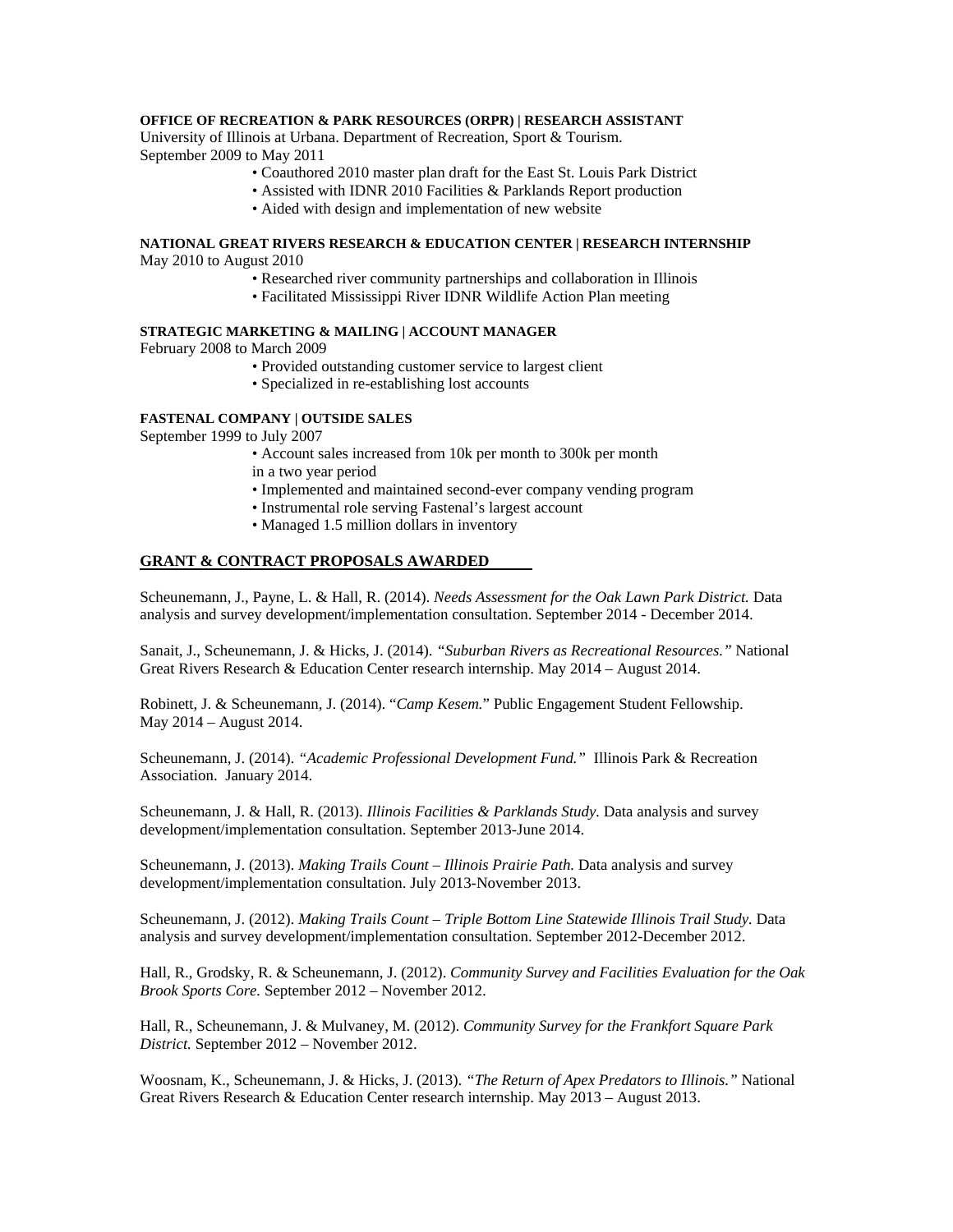Madden, K., Scheunemann, J. & Hall, R. (2012). *"The Community Benefits of Public Riverside Parks in Peoria."* National Great Rivers Research & Education Center research internship. May 2012 – August 2012.

Scheunemann, J. & Hall, R. (2010). *"Collaborative Networks in Great River Communities."* National Great Rivers Research & Education Center research internship. May 2010 – August 2010.

#### **SELECTED ARTICLES PUBLISHED IN JURIED JOURNALS**

- Broughton, K., Scheunemann, J., Lee, C.S. & Payne, L. (2013, June). Combating Staff Burnout. *Parks and Recreation,* 11-15.
- Scheunemann, J. & Arnold, J. (2012, May/June). Director's Corner: 2011 IPRA Membership Survey Results. *Illinois Parks and Recreation, 42*(9), 8-9.

#### **BOOK CHAPTERS\_\_\_\_\_\_\_\_**

Bannon, J. & Scheunemann, J. (Forthcoming). Twelve chapters revised. *911 Management.* Champaign, Il. Sagamore Publishing.

Bannon, J. & Scheunemann, J. (Forthcoming). 10 chapters revised. *Problem Solving Case Studies.*  Champaign, Il. Sagamore Publishing.

#### **PROFESSIONAL REPORTS & WHITE PAPERS**

Scheunemann, J. & Mulvaney, M. (2014). *2014 Frankfort Square Park District Master Plan.*  Report prepared for the Frankfort Square Park District.

Scheunemann, J. & Mulvaney, M. (2013). *2013 Frankfort Square Park District Needs Assessment Analysis & Review.* Report prepared for the Frankfort Square Park District.

Scheunemann, J. (2013). *2012 Oak Brook Sports Core Needs Assessment Analysis & Review.* Report prepared for the Village of Oak Brook.

Lee, C., Scheunemann, J., Payne, L. & Hall, R. (2012). *Staff Morale & Burnout: Causes & Solutions.* White paper prepared for the Illinois Park & Recreation Association.

Hicks, J. & Scheunemann, J. (2012). 2011-*2012 Illinois County Forest Preserve & Conservation District Parklands & Predators Study.* Report presented to the Illinois Association of Forest Preserve & Conservation Districts.

Hicks, J., Scheunemann, J. & Kerins, A. (2012). *Pontiac Route 66 Celebration Park: A Vision for a Leisure Ecosystem.* Report prepared for the City of Pontiac, Illinois.

Scheunemann, J. (2012). *2012 Champaign Park District Needs Assessment Analysis & Review.* Report prepared for the Champaign Park District.

Scheunemann, J., Lee, C. & Hall, R. (2012). 2011 *Illinois Parks and Recreation Association Membership Survey Analysis.* Report Prepared for the Illinois Park and Recreation Association.

Scheunemann, J. & Lee, C. (2012). *Trends and Issues of Illinois' Park and Recreation Professionals.*  Report prepared for the Illinois Park and Recreation Association.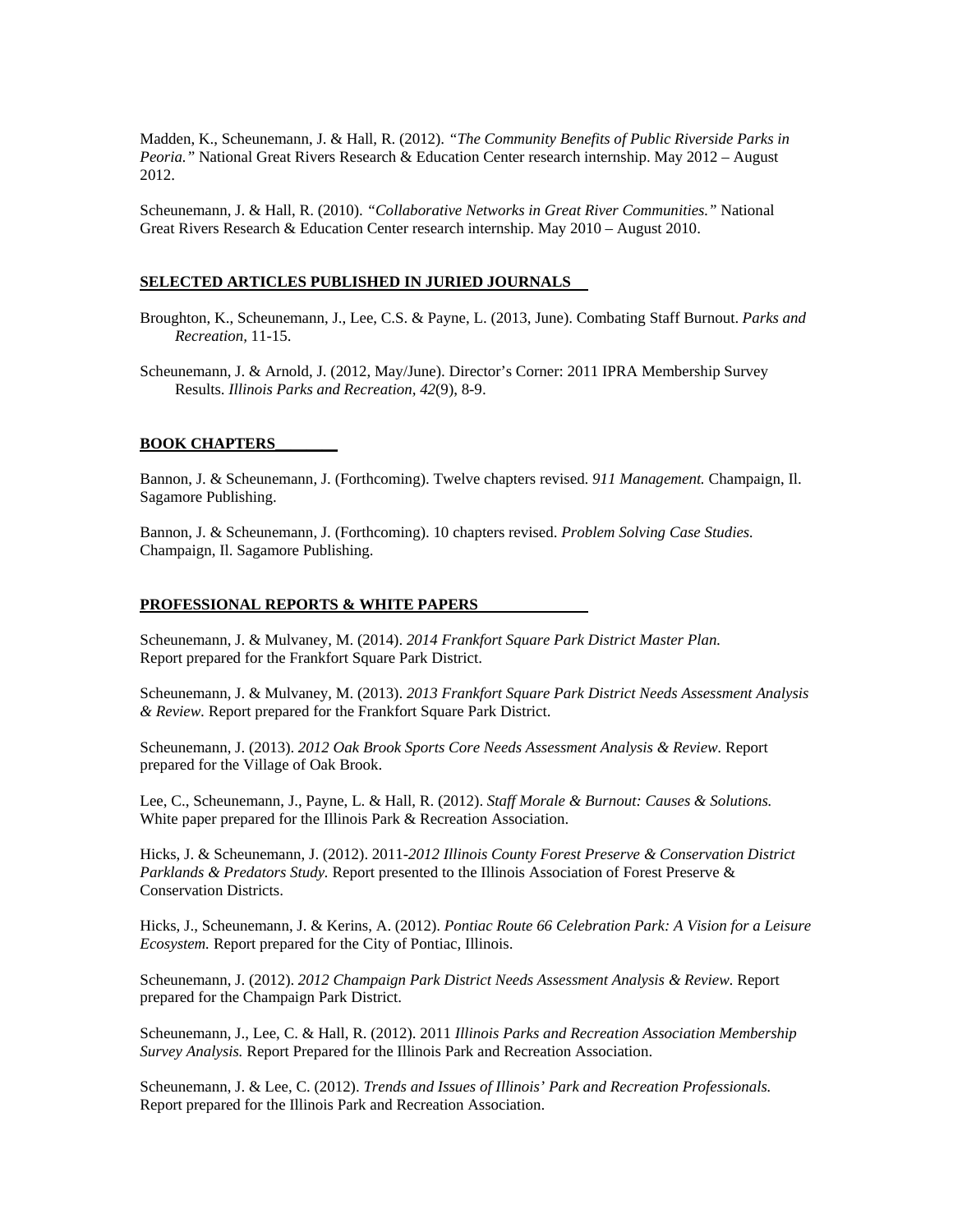Scheunemann, J., Hall, R. (2010). *Collaborative Networks in Great River Communities: An Exploration of Connecting Knowledge and Resources in the Promotion of Ecological Restoration, Environmental Education, River-based Recreation and Tourism Development.* Report prepared for the National Great River Research & Education Center.

## **INVITED PRESENTATIONS & WORKSHOPS**

Scheunemann, J. & Mulvaney, M. (2013). *Needs Assessment Results.* Frankfort Square Park District Town Hall Meeting. Frankfort, IL.

Scheunemann, J., Grodsky, R. & Hall, R. (2012). *Needs Assessment Results.* Village of Oak Brook Planning Committee. Oak Brook, IL.

Payne, L. & Scheunemann, J. (July 2012). *2012 Strategic Planning Workshop.* Oak Lawn Park District. Oak Lawn, IL.

Paden, L. & Scheunemann, J. (June, 2012). *M.E. to K.I.D.S.: Are you Ready to Make the Shift.* Park District of Highland Park. Highland Park, IL.

Paden, L. & Scheunemann, J. (April, 2012). *S.H.A.K.E.Up Your Service.* Dekalb Park District. Dekalb, IL.

Paden, L. & Scheunemann, J. (February, 2012). *Connecting Internally for External Success.* Savoy Recreation Center. Savoy, IL.

Scheunemann, J., Lee, C. & Hall, R. (January, 2012). *Membership Survey Results & Trends/Issues Analysis.* Illinois Park & Recreation Association Board of Directors. LaGrange, IL.

Paden, L. & Scheunemann, J. (December, 2011). *The Employee Appaisal.* Mundelein Park District. Mundelein, IL.

Paden, L., Burke, B. & Scheunemann, J. (October, 2011). *Evaluate Your Evaluation Process.* Presentation at the National Recreation and Park Association Congress. Atlanta, GA.

Scheunemann, J. (August, 2010). *Collaborative Networks in Great River Communities: An Exploration of Connecting Knowledge and Resources in the Promotion of Ecological Restoration, Environmental Education, River-based Recreation and Tourism Development.* Paper presented at the National Great River Research & Education Intern Symposium Alton, IL.

## **PROFESSIONAL, UNIVERSITY & PUBLIC SERVICE**

#### **Professional Societies**

- Illinois Park & Recreation Association (IPRA)
- Southern Illinois Park & Recreation Association (SIPRA)
- Central Illinois Recreation Council for Leisure Experience (CIRCLE)
- Academy of Leisure Science (ALS)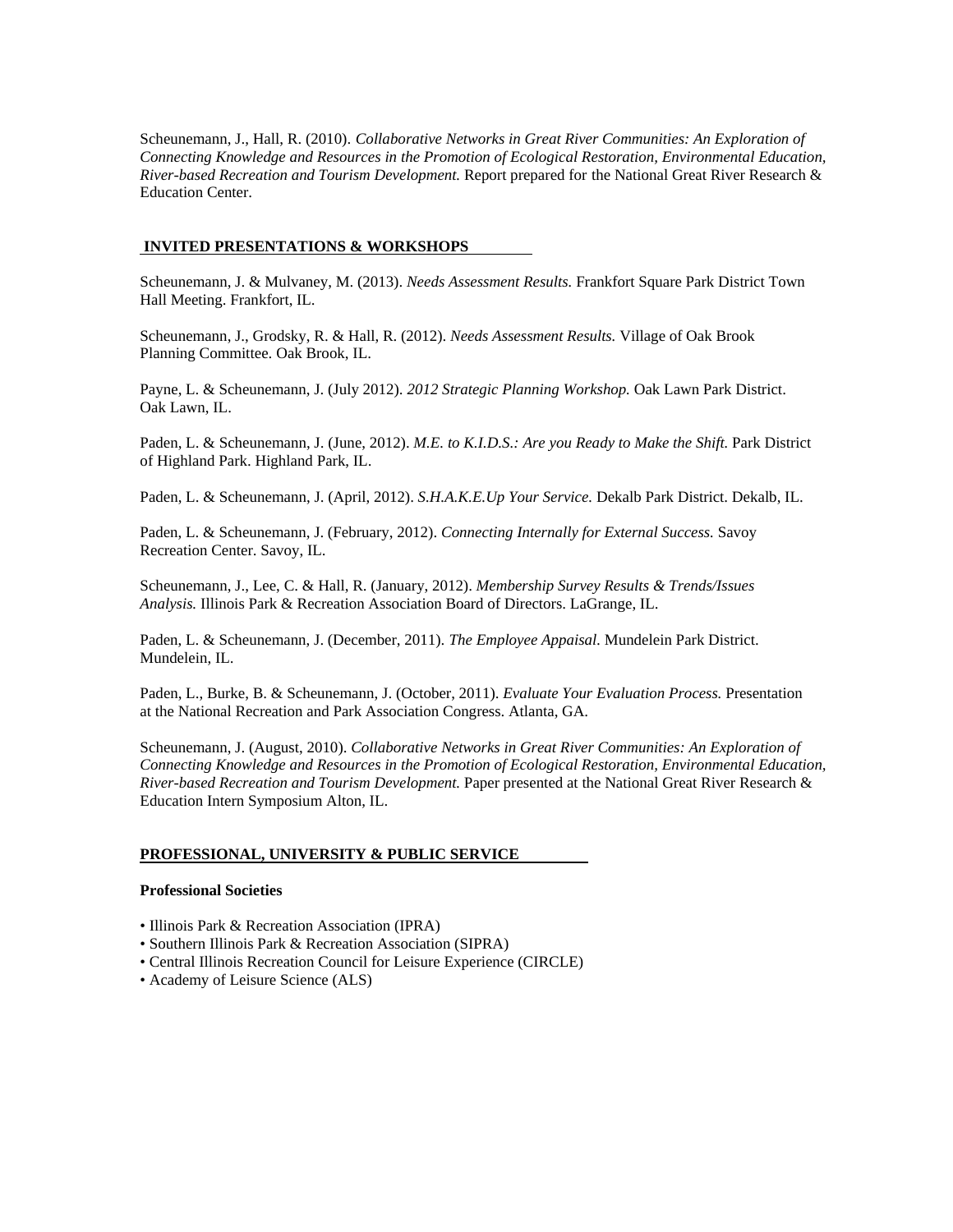# **University Service:**

| 2013-2014                    | Youth Sport Forum planning committee                                          | Department of Recreation,<br>Sport & Tourism                        |  |
|------------------------------|-------------------------------------------------------------------------------|---------------------------------------------------------------------|--|
| 2010-2014                    | Planning Committee for the Sapora Symposium                                   | Department of Recreation,<br>Sport & Tourism                        |  |
| 2012-2014                    | Liaison for multiple facility visits in Pontiac & Chicago,<br><i>Illinois</i> | Department of Recreation,<br>Sport & Tourism                        |  |
| 2011-2014                    | Liaison to RST Alumni Advisory Board                                          | Department of Recreation,<br>Sport & Tourism                        |  |
| 2013-2014                    | Alumni Relations Committee Chair                                              | Department of Recreation,<br>Sport & Tourism                        |  |
| 2013-2014                    | Brightbill & Bannon Awards Committee Member                                   | Department of Recreation,<br>Sport & Tourism                        |  |
| 2012-2014                    | Guest Lecturer, RST-217, RST-502, RST-340                                     | Department of Recreation,<br>Sport & Tourism                        |  |
| <b>Professional Service:</b> |                                                                               |                                                                     |  |
| 2012-2013                    | <b>Community Forum Committee</b>                                              | Central Illinois Take a<br>Child Outdoors<br><b>Community Forum</b> |  |
| 2010-2014                    | Bi-Annual Roundtable Discussion Planning Committee                            | <b>Central Illinois Directors</b><br>Group                          |  |
| 2013-2014                    | Planning Committee Member                                                     | <b>CIRCLE</b>                                                       |  |
| 2013                         | <b>Education Committee Member</b>                                             | Illinois Park & Recreation<br>Association                           |  |
| 2014                         | Leadership Academy Board of Regents                                           | Illinois Park & Recreation<br>Association                           |  |
| 2013-Present                 | Professional Services Committee Member                                        | Illinois Park & Recreation<br>Association                           |  |

## **Public Service:**

| 2013         | Volunteer for Washington, Illinois tornado relief efforts.                                            |
|--------------|-------------------------------------------------------------------------------------------------------|
| 2012-Present | Fundraiser for Remember Nhu. Non-profit focused on helping<br>at risk children in Cambodia. (\$8,500) |
| 2012-Present | Board Member, Twin City Bible Church.                                                                 |